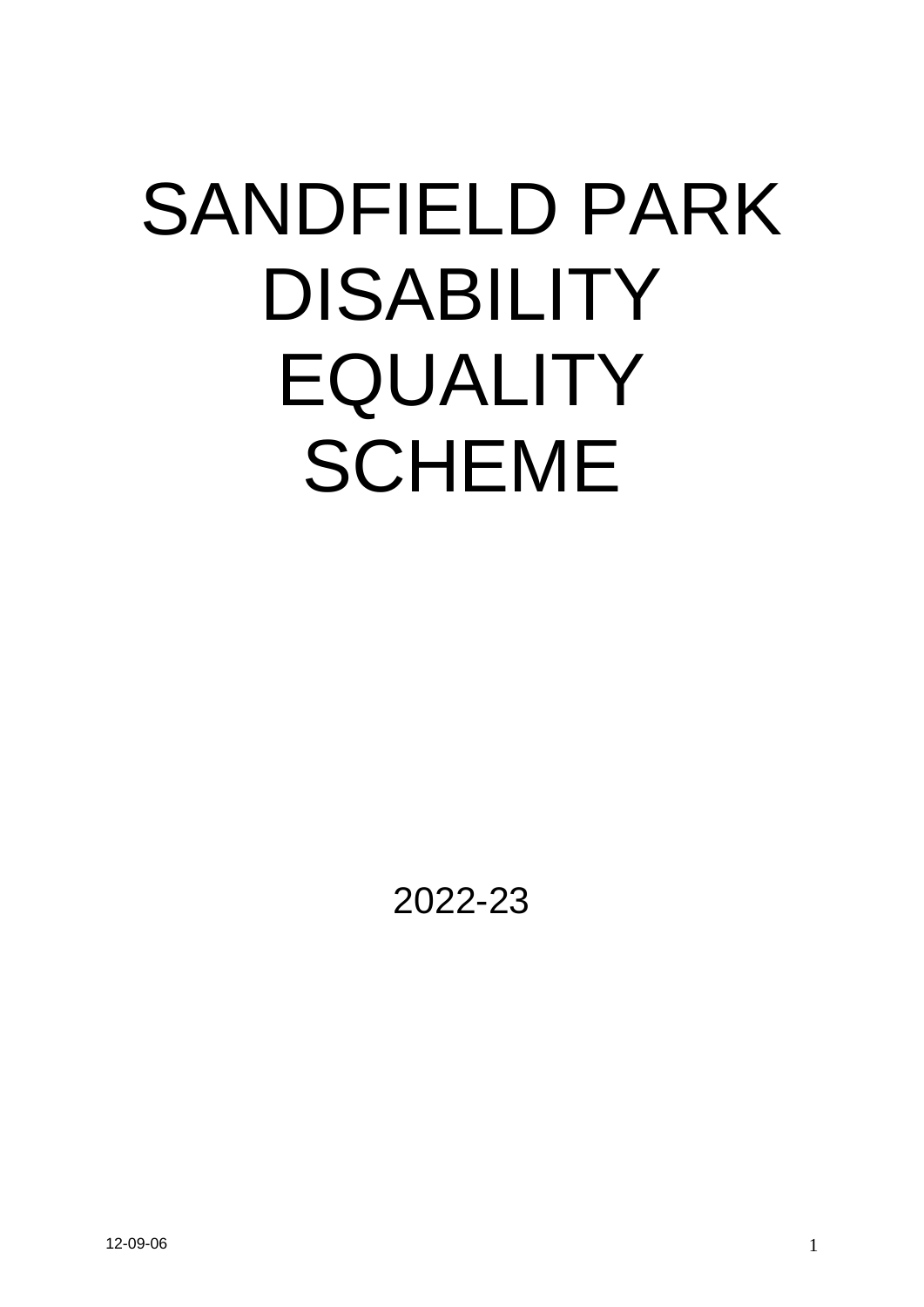# **Disability Equality Scheme**

- **1. School Ethos, Vision & Values**
- 1.1 What do we understand by "disability"?
- 1.2 Schools Strategic Priorities
- 1.3 Strengths & Weaknesses

# **2. The General Duty**

## **3. Specific Duty- How we will meet the General Duty**

- 3.1 Involvement of Disabled People in Developing the Scheme
- 3.2 Developing a voice for disabled pupils, staff and parents/carer
- 3.3 The Governing Body
- 3.4 Removing barriers
- 3.5 Disability in the Curriculum, including teaching and learning
- 3.6 Eliminating harassment and bullying
- 3. 7 Reasonable Adjustments
- 3.8 School Facility Lettings
- 3.9 Information, Performance and Evidence
	- a. Pupil Achievement
	- b. Admissions, Transitions, Exclusions (including SEBD)
	- c. Social Relationships
	- d. Employing, promoting and training disabled staff
- 3.10 Impact Assessment
- 3.11 Reviewing/Monitoring

# **Review Date;** April 2023

#### **Senior Member of Staff Responsible:** Mr M Hilton

**Governor Responsible:** Jenny Sanchez

**Appendix 1 DES Action Plan**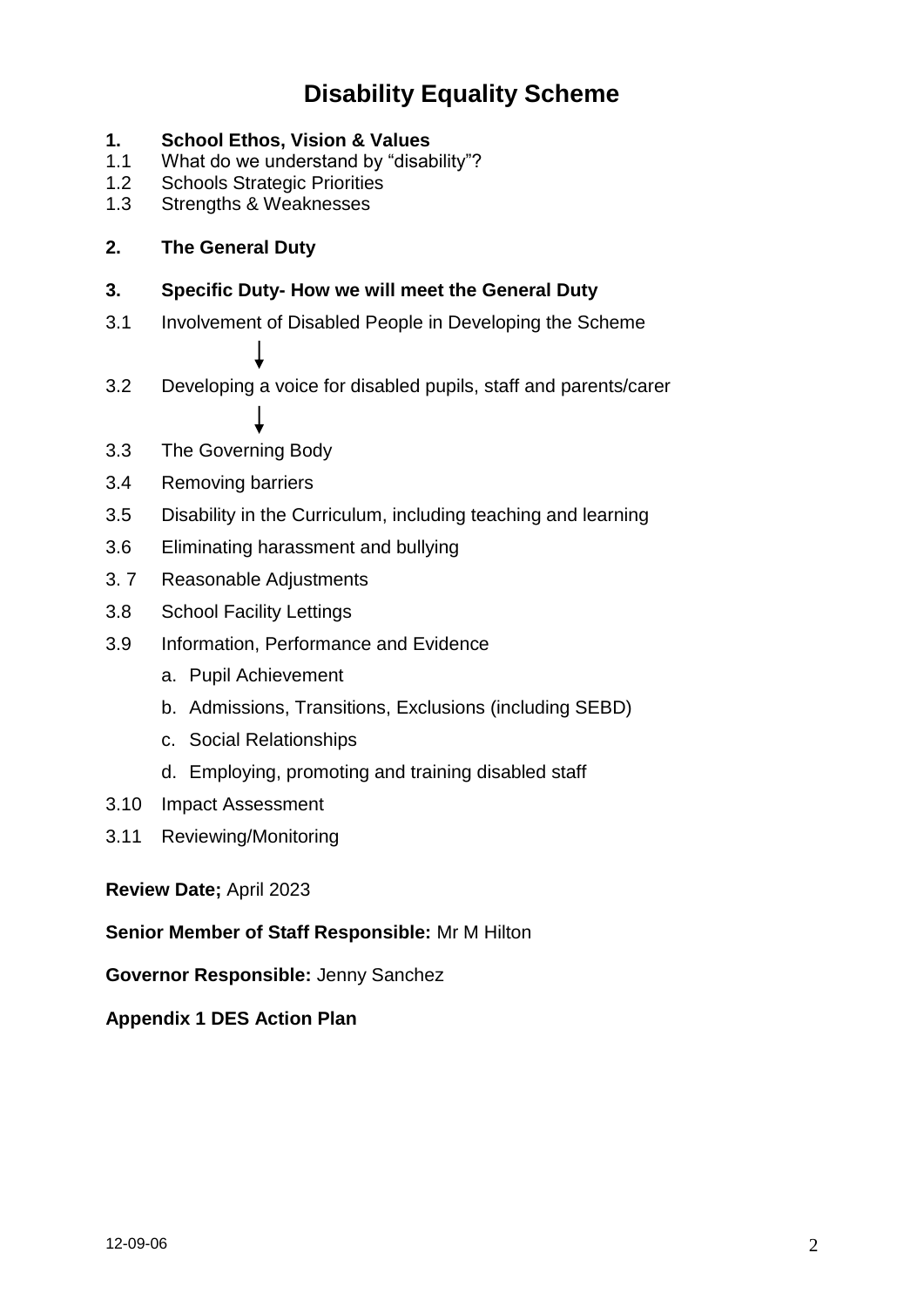# **Disability Equality Scheme**

# **1. School Ethos, Vision & Values**

Sandfield Park School is committed to ensuring equal treatment of all its employees, pupils and any others involved in the school community, with any form of disability and will ensure that disabled people are not treated less favourably in any procedures, practices and service delivery.

# **1.1 What do we understand by "disability"?**

"Disability is a physical or mental impairment which has a substantial and long-term adverse effect on a person's ability to carry out normal day-to-day activities" (DDA 1995 Part 1 para. 1.1.) This definition was amended and broadened in December 2005 under the 2005 Disability Amendment Act:-

- People with cancer or surviving cancer are now included, as are people with HIV and Multiple Sclerosis from the point of diagnosis
- For a mental impairment the need for it to be clinically well recognised has been removed.
- All pupils with SEN and those with long term medical needs

Sandfield Park school uses the "social model" of disability, which says that it is the constraints within our society that create barriers that limit people with disabilities, rather than the people themselves being inherently limited, and therefore it is the responsibility of society to remove these barriers.

This school therefore uses the social model of disability throughout our work. We understand that the definition of disability under the Act is different from the eligibility criteria for special educational needs provision. This means that disabled pupils may or may not have special educational needs.

#### **1.2 Schools Strategic Priorities**

Sandfield Park School will aim to ensure that it will allow all people to have access to its facilities and will reduce the barriers that limit people with disabilities so that all people who access the school have equal opportunities.

#### **1.3 Strengths & Weaknesses**

The school has an excellent record of providing support for pupils with disabilities (Ofsted 2014) but recognises that there is still work to be done.

#### **2. The General Duty**

The school will actively seek to:

- promote equality of opportunity between disabled persons and other persons
- eliminate discrimination that is unlawful under the Act
- eliminate harassment of disabled persons that is related to their disabilities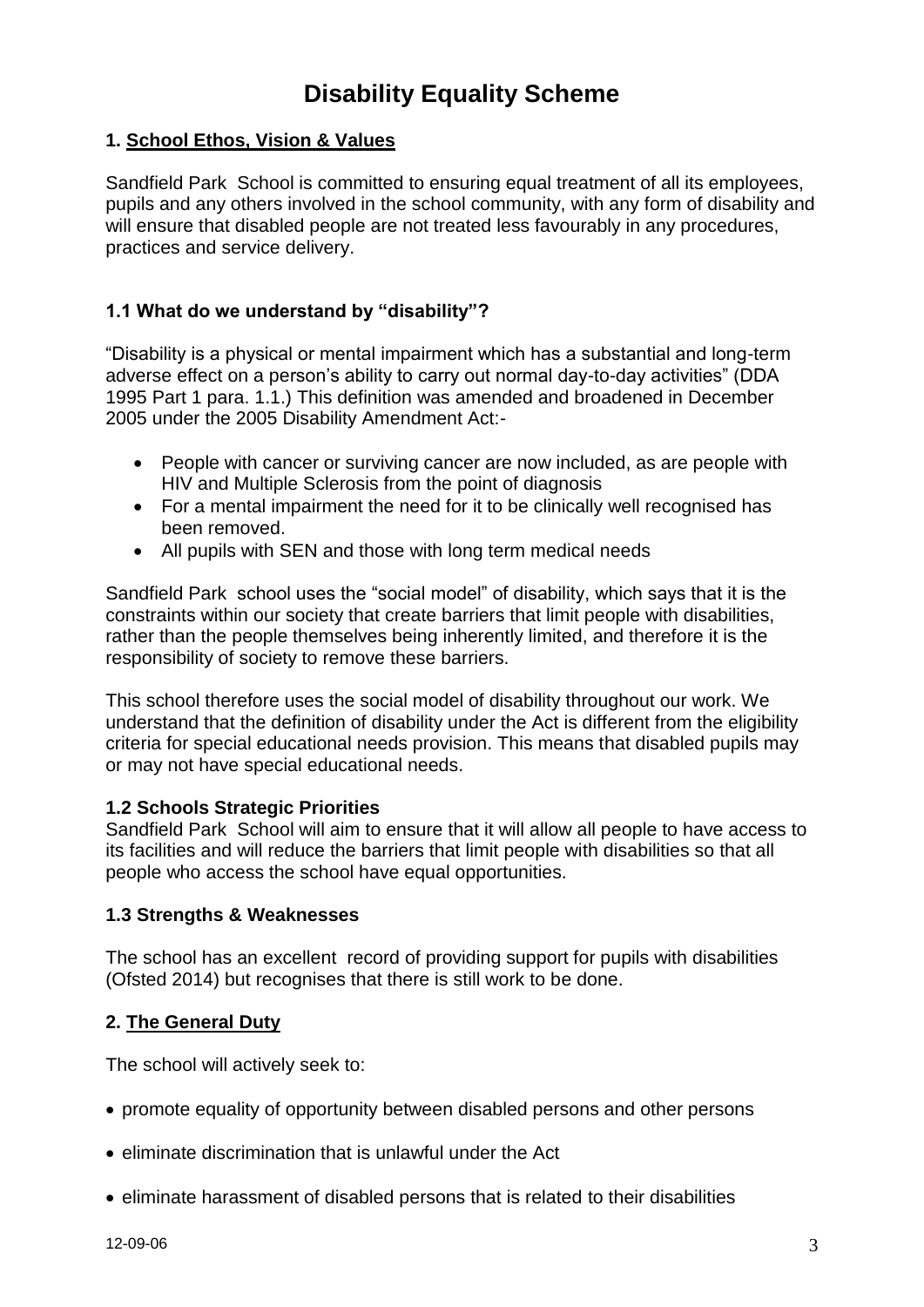- promote positive attitudes towards disabled persons
- encourage participation by disabled persons in public life -It is also important to respect the wishes of disabled children in an educational setting . Sandfield Park has an excellent School Council who are actively encouraged to speak up for their rights. This is reinforced with the Rights Respecting Schools programme that we are following.

(DDA 2005 S.49A)

# **3. How we will meet the General Duty & Specific Duty**

The production of this disability equality scheme provides us with a framework for integrating disability equality into all aspects of school life and demonstrates how we are seeking to meet the specific duty i.e. to produce a Disability Equality Scheme for our school.

We will ensure full access to the curriculum and ensure the physical environment is suitable.

#### **3.1 Involvement of Disabled People in Developing the Scheme**

Views have been sought from pupils to ensure that this scheme reflects their ideas and appropriate adjustments have been made

Ideas for developing the action plan have also been used. This will be monitored by the school governors. Action plans will have definitive timescales so that pupils and parents know what will happen, how and when.

# **3.2 Developing a voice for disabled pupils, staff and parents/carers**

See section 2.

#### **3.3 The Governing Body**

A governor will ensure that this scheme is annually reviewed and monitored regularly.

#### **3.4 Removing barriers**

The School Disability Access Plan is part of the school development plan and the curriculum is regularly reviewed to ensure that it meets the needs of all learners.

#### **3.5 Disability in the Curriculum, including teaching and learning**

Positive attitudes will be developed and this will include specific national days to help all pupils begin to appreciate the barriers that can arise from being disabled.

#### **3.6 Eliminating harassment and bullying**

In line with the school's anti-bullying policy any discrimination, bullying, and harassment of disabled children and adults will be dealt with.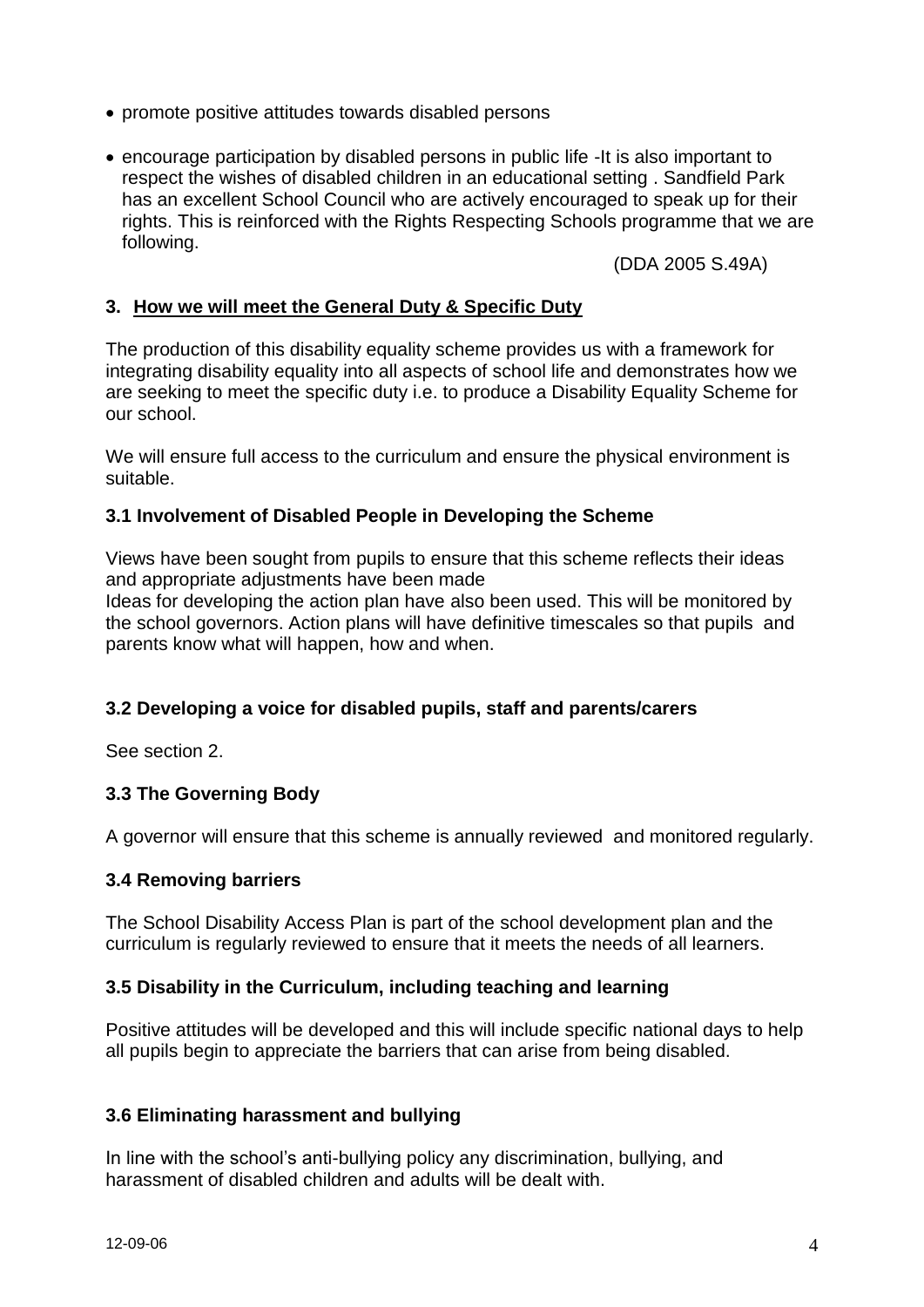# **3.7 Reasonable Adjustments**

Children with disabilities in our school will have individual programmes of work to cater for their needs. This may include altering the time of the school day and the provision of different learning breaks. Certain school trips will need to be carefully considered to ensure access for disabled pupils using the Pupils with Medical Conditions document April 2014 as a guide.

# **3.8 School Facility Lettings**

The school's PFA ensures that adequate provision is made for access to school functions.

#### **3.9 Information, Performance and Evidence**

The School will collect the following information to help in the monitoring of disabled pupils:

a. Pupil Achievement

b Social Relationships The School will monitor social relationships between disabled pupils and also non-disabled pupils by careful observation and discussion with the pupils

c. Employing, promoting and training disabled staff

#### **3.12 Reviewing/Monitoring**

The scheme must have an impact on the work of the school and the service it provides the disabled community. For full implementation staff must be well trained and follow the principles of the scheme. There must always be full consultation and regular monitoring which feeds in to any changes at the annual review.

The scheme must be reviewed and publicly commented upon each year and revised at least every three years.

**Review Date** April 2023

**Senior Member of Staff Responsible** M Hilton

**Governor Responsible** Jenny Sanchez

#### **Appendix 1 DES Action Plan**

The steps the school will take to meet the Duty. The Action Plan highlights the school's priorities, and the specific outcomes we wish to achieve that will make practical improvements to equality for disabled people.

The action plan also includes the priorities of disabled people consulted.